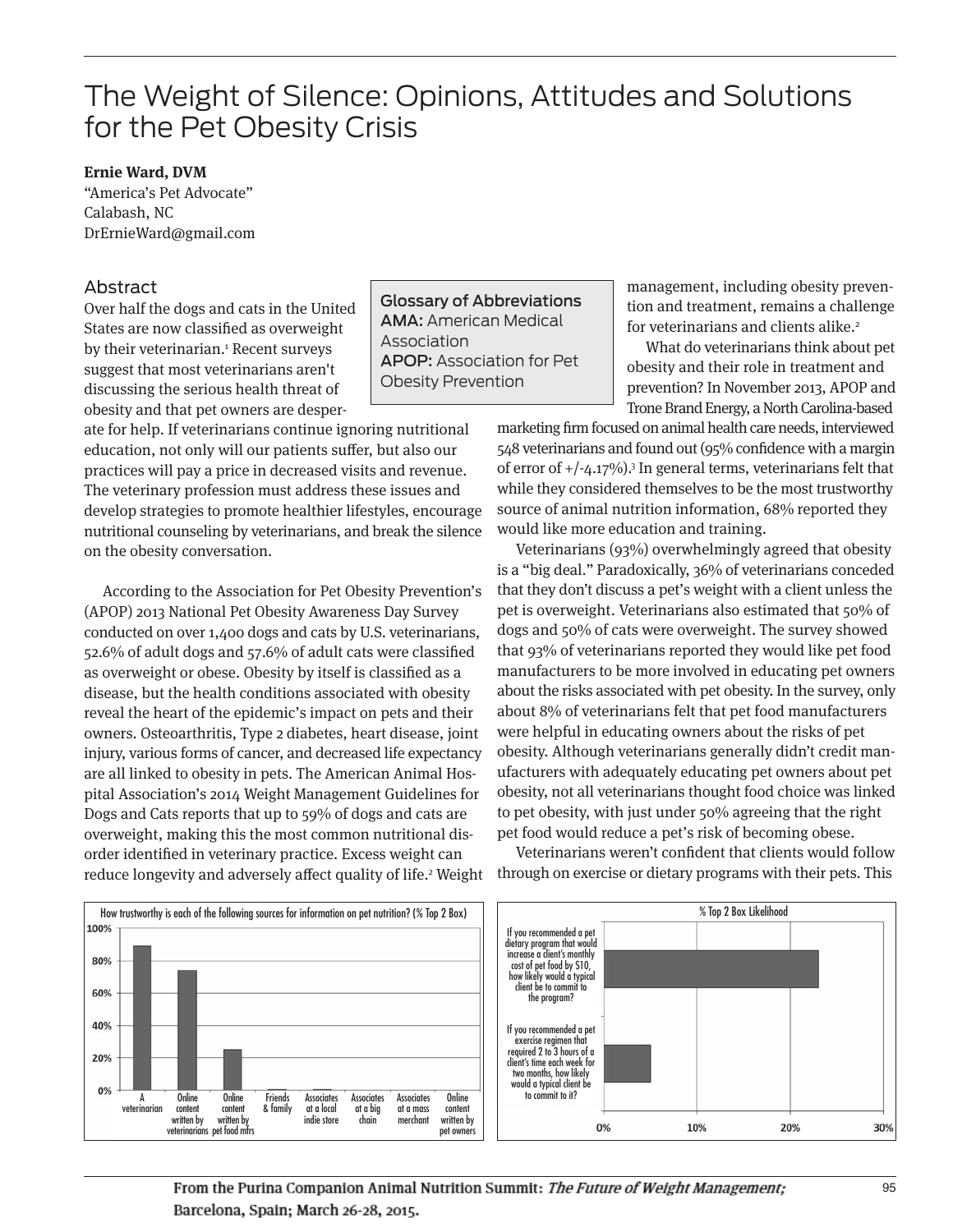could be due, in part, to the lack of programs that help owners comply and hold them accountable, something APOP hopes to effect through upcoming industry partnerships and programs.

In the survey, 55% of veterinarians reported being underequipped to fight pet obesity and said they would welcome a host of tools that are proposed to be part of the APOP coali tion and upcoming efforts.

| What types of tools do you think would help the veterinary community more consistently<br>implement pet obesity management programs? Please check all that apply. |            |
|-------------------------------------------------------------------------------------------------------------------------------------------------------------------|------------|
| Digital application (exercise and weight tracker)                                                                                                                 | 68%        |
| Client education videos                                                                                                                                           | 57%        |
| <b>CF</b> webinars                                                                                                                                                | 41%        |
| <b>Educational articles</b>                                                                                                                                       | 55%        |
| Nutrition and exercise logs                                                                                                                                       | 62%        |
| Case studies                                                                                                                                                      | <b>28%</b> |

We also interviewed 590 pet owners in December 2013 to get their opinions on pet obesity (95% confidence with a margin of error of +/-4.04%). Veterinarians were the top source of pet nutrition information for pet owners with the Internet a close second. Veterinarians also were clearly a trusted information source for pet owners.



| How trustworthy is each of the following sources of information on pet nutrition? (% Top 2 Box) |     |
|-------------------------------------------------------------------------------------------------|-----|
| <b>Your veterinarian</b>                                                                        | 80% |
| Friends and family                                                                              | 31% |
| Pet store associates at a big chain store like PetSmart or Petco                                | 23% |
| Store associate at a mass merchant such as Target or Walmart                                    | 8%  |
| Online content about pet obesity written by pet owners                                          | 21% |
| Online content about pet obesity written by veterinarians                                       | 56% |
| Online content about pet obesity written by pet food manufacturers                              | 20% |
| Online product reviews of pet food written by pet owners (like on Amazon.com)                   | 25% |

When asked, half of pet owners didn't recall ever receiving nutritional counsel from anyone in the veterinary clinic. Of those who did receive consultation, 75% felt the information was helpful.

The "fat gap" is rampant. Of those responding, 82% of pet owners indicated that their pets were at a healthy weight, compared to veterinary estimates that 50% of pets are obese. Simultaneously, nearly half (42%) of pet owners conceded that they didn't know what a "healthy weight" was for their pet.

| Have you ever received nutritional consultation for your pet from any of the following<br>, people? Please check all that apply. |     |
|----------------------------------------------------------------------------------------------------------------------------------|-----|
| <b>Your veterinarian</b>                                                                                                         | 44% |
| Veterinarian technician                                                                                                          | 16% |
| Other veterinary staff                                                                                                           | 8%  |
| None of the above                                                                                                                | 50% |

Pet owners most strongly associated a decreased life span with pet obesity. Longevity should be highly considered as a key "reason to believe" for consumer communications. Nearly three-quarters, 72%, of surveyed pet owners indicated that decreased life expectancy was linked to pet obesity.

Pet owners were more likely than veterinarians to believe food choice affects obesity. Of those surveyed, 58% of pet owners agreed with the statement, "The right pet food decreases a pet's chances of becoming obese," though only 48% of veterinarians agreed. This is great news for manufacturers as they stand to sell more specialty foods through veterinarians and for veterinarians who can catch up to owners' propensities and retail more specialty diets.

Nutritional and dietary solutions were the most appealing course of action for pet owners with an obese pet. The weight-management programs will need to be packaged well and involve a veterinary team effort to gain consumer uptake. The barrier to switch to a premium-priced diet is perhaps lower than most manufacturers and veterinarians predict, with 62% of pet owners indicating they would pay a \$10 monthly premium if it would help their pet lose weight. Of those surveyed, 61% of pet owners stated they would commit to an exercise regimen for their pet that required two to three hours each week for two months if their veterinarian recommended it.

As demonstrated in our survey, pet owners believe nutritional care and pet food are of primary importance in enabling best care.



## Talking about Obesity with Pet Owners

The first step toward improving the lives and well-being of the pets we're entrusted to care for and to end this epidemic is to start talking about it. We know that being overweight and obese is bad for pets. Why aren't we talking about it more often?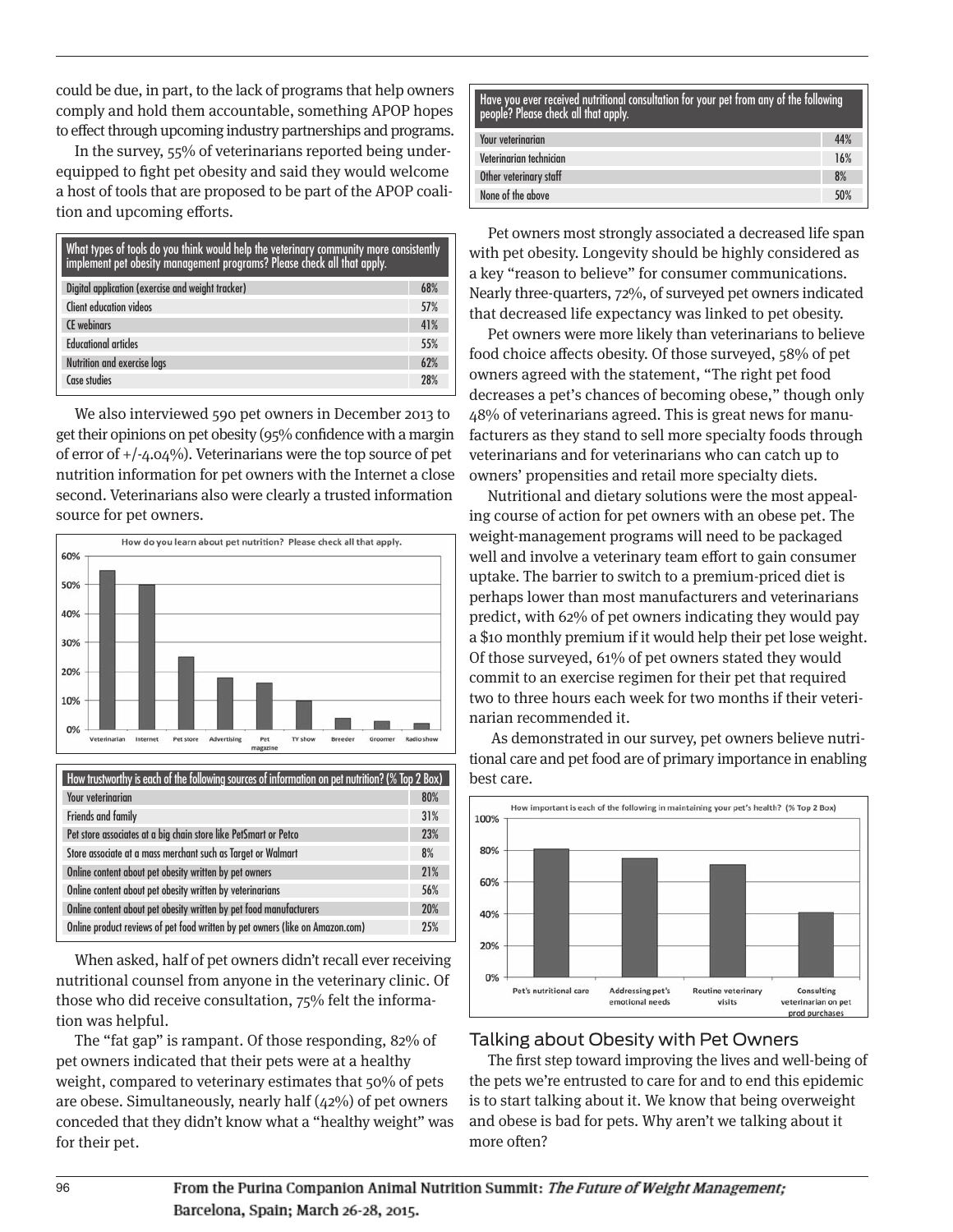In a 2004 study published in Obesity Research,<sup>4</sup> 52.6% of obese human patients who did not undergo bariatric surgery reported that their primary care physician "never" or only "once in a while" discussed their morbid obesity with them. In other words, unless the obese patient was going to have surgery, their doctor rarely mentioned their weight. One of the key reasons physicians fail to counsel their patients about obesity may lie in their perceived distrust in the success of available treatments. They see lots of weight-loss options and lots of overweight people; the math simply doesn't add up. When confronted with the decision to discuss something you don't believe works, you're unlikely to discuss it.

It's no different in veterinary medicine. Veterinarians see lots of overweight and obese pets and lots of diet foods and diet treatments, yet the number of fat pets keeps growing. Subsequently, we stop talking about it. Nobody likes to bet on a losing horse, especially one that we believe loses with patient after patient, day after day.

Our clients depend on us for recommendations to improve the quality of life as well as life expectancy of their pets. However, due to busy schedules and lack of training in weight-related disorders, nutrition and weight loss, it is often difficult for veterinarians to communicate this information and promote change. For our profession to truly help our patients, we must take the time to learn about these issues and talk about them with our clients.

If we're going to talk about pet obesity, we must believe it's important — really important. Veterinarians who understand that achieving and maintaining ideal weight will improve their patient's quality of life and life expectancy are more enthusiastic about the topic. We must study the association between obesity and conditions such as Type 2 diabetes, osteoarthritis, hypertension, heart disease, cancer, and others. We must become familiar with the impact a pet's weight-associated morbidity has on the pet-family bond and how this can negatively influence the level of care a pet receives as he or she ages. We must search for simple lifestyle changes that can make huge improvements in a pet's well-being. We must feel comfortable looking a client in the eye and confidently discussing strategies for losing weight in a nonthreatening manner. Once you believe in something, others sense that passion and are more inclined to listen and believe in you.

Another potential source of bias against counseling clients about their pet's weight issue is the veterinarian's perception that the client doesn't care or want to hear about it. If a veterinarian enters the room and thinks that the client isn't motivated to change a pet's weight, he or she probably is not going to start talking about obesity. Unfortunately, we're often wrong. In the same manner that we prejudge clients and their willingness to pay for medical care, we often incorrectly assume that clients don't want to learn about pet weight loss or nutrition. This issue becomes even more challenging if we don't truly believe in the benefits of weight loss or spending our precious time educating clients about it. If we assume that everyone will be willing to pay for our services and is interested in improving their pet's quality of life, regardless of the challenges, we will better serve them.

Because of the social stigma associated with being overweight and obese, many human doctors simply find it more comfortable to avoid the topic altogether. Further, a few highprofile media cases involving patients suing physicians for offending them while discussing their weight has heightened fears and decreased the number of doctors being proactive about weight issues. The American Medical Association (AMA) commented on this dilemma in November 2003: "If your patient's weight is a health issue, you should not hesitate to approach the topic."<sup>5</sup>

Regardless of the client's weight, our responsibility is to the pet. With this in mind, we must feel comfortable separating our client's obesity from the discussion of their pet. Normally, the client is aware that their pet is overweight or obese yet may not fully understand its impact on their pet's health. Instead of stating the obvious, "Did you know Fluffy is obese?", try saying, "I'm concerned about Fluffy's weight because I'm worried it may be causing health problems for her. Do you think her weight is causing health problems?" This is especially important when the patient has weightassociated conditions such as osteoarthritis, Type 2 diabetes or hypertension.

If you receive a noncommittal or disinterested response, don't start detailing how diet and exercise can help Fluffy achieve an ideal weight. Instead, focus on the long-term health risks associated with Fluffy's excess weight. "I know how much you care about Fluffy and that's why I want to help you avoid some serious disease such as diabetes, heart disease and arthritis." Center the conversation on the prevention of debilitating and often costly diseases as opposed to the latest diet fad or tool.

### Show Unconditional Support & Acceptance

It is vital that you demonstrate unconditional support and acceptance when confronting obesity. Admit that weight loss is a challenge for everyone, including veterinarians, and that you understand the difficulties firsthand. Share your own struggles, and you'll gain the trust of your clients.

Clients also will respond more favorably to your recommendations if they feel understood. A 2001 Annals of Internal Medicine article<sup>6</sup> demonstrated that by communicating empathically doctors had higher diagnostic accuracy, patients adhered more frequently to the recommended therapies, and patient and physician satisfaction was higher in a shorter amount of time. The hallmarks of empathic communication involve active listening skills including the use of nonverbal cues such as maintaining good eye contact, nodding in agreement, and leaning toward the client to convey interest in what they are saying; framing the client's statements to